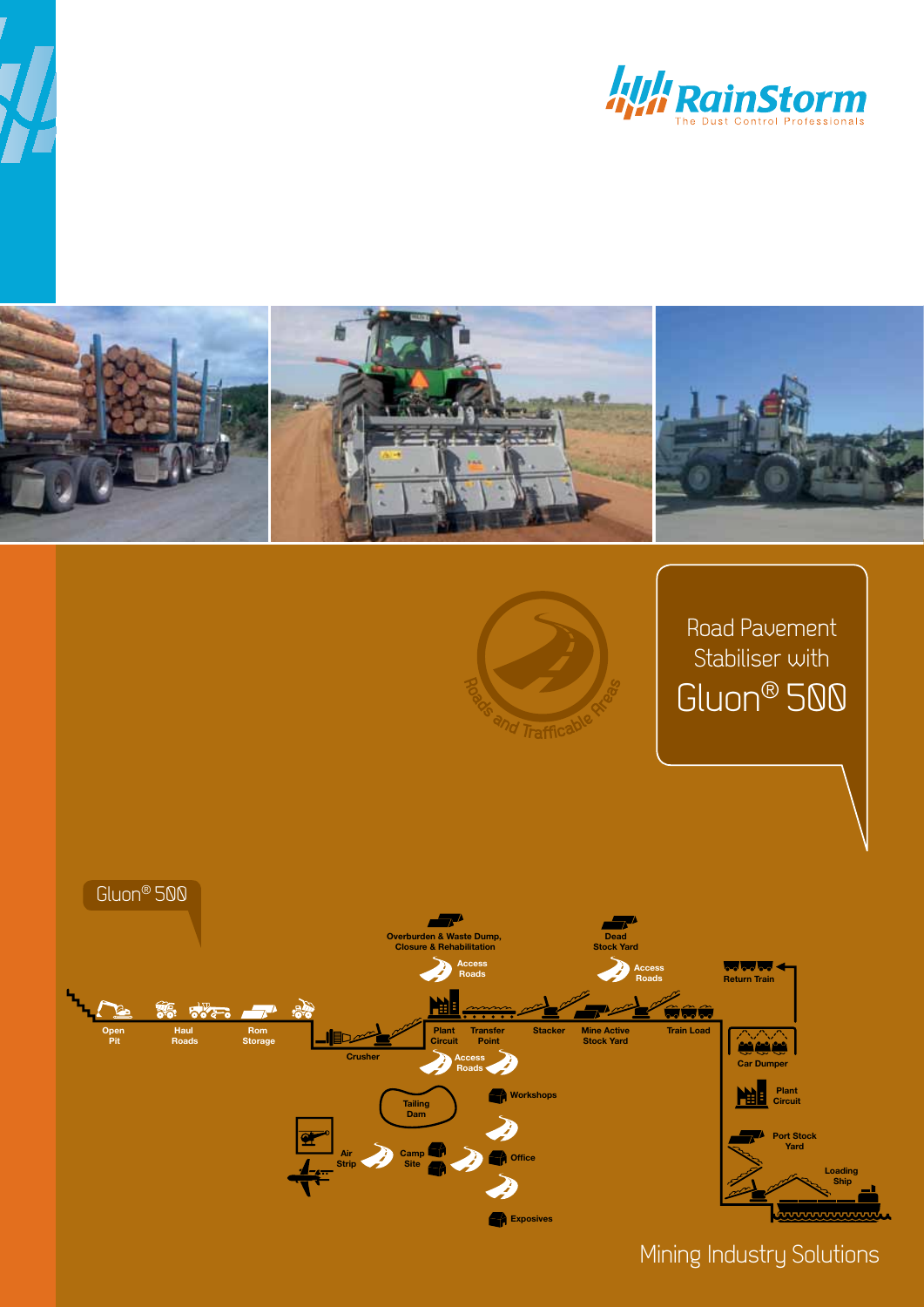## **All RainStorm** Road Pavement Stabiliser with Gluon® 500



Polymag applications • Sand and road dust suppressant and sabiliser 100% Australian made • Environmentaly benign • Extremely easy to apply

### **History**

Various imported polymer emulsions have been around the soil stabilization industry for a number of years. Some have performed quite well, but their cost has made them totally unaffordable. Whereas the cheaper products (often watered-down versions of the expensive imports) just weren't up to the job. This is why Rainstorm has developed a "made-in-Australia" polymer emulsion that combines all the best features of the existing expensive imported polymers with affordability.

## **Description**

Gluon® 500 is a white, concentrated, liquid polymer emulsion, which is infinitely soluble when delivered but is totally insoluble when cured. A water-based emulsion, Gluon® 500 mixes very readily with water that is used as a carrying agent and is then sprayed onto, or mixed into, the surface to be treated. Available in 1000 litre containers it is easily transported to distant jobsites and can often beapplied with existing equipment onsite.

## Application and Product Life

Gluon® 500 is very easy to apply. Water is used as a carrying agent, which conveys the product into the soil matrix. The water then evaporates and the polymer emulsion "sets" usually within a few hours leaving a wind and water resistant surface. Application can be done by hand spraying any small areas or embankments while power spraying, water trucks and specialised spraying vehicles such as dinosaurs are recommended for larger areas. For pathways and roadways the product should be incorporated into premoistened gravel using a rotary hoe or similar equipment.

## Soil Stabilisation

Gluon® 500 provides optimum penetration and bonding when applied to fine or granular materials. Applied to the pavement materials as a soil stabiliser provides a durable water-resistant surface.

- Unsealed roads
- Truck Terminals
- Rail vards
- Mine operations
- Logging operations

## Application Rates

Mixed with water binding water at ratio averaging between 1:10 and 1:15.

The target amount of Gluon<sup>®</sup> will vary depending on soil conditions and road usage.

#### Low volume light vehicle movement:

Apply 100 to 150 ml Gluon® per m2 for every 50mm pavement depth.

#### Higher volume heavy vehicle movement:

Apply 150 to 200 ml Gluon® per m2 for every 50mm pavement depth.

Eastern Australia PO Box 334 LARA Vic 3212



Western Australia 106 Maddington Road Maddington WA 6109

08 9452 0235 08 9452 3975

info@rainstorm.com.au **E** www.rainstorm.com.au